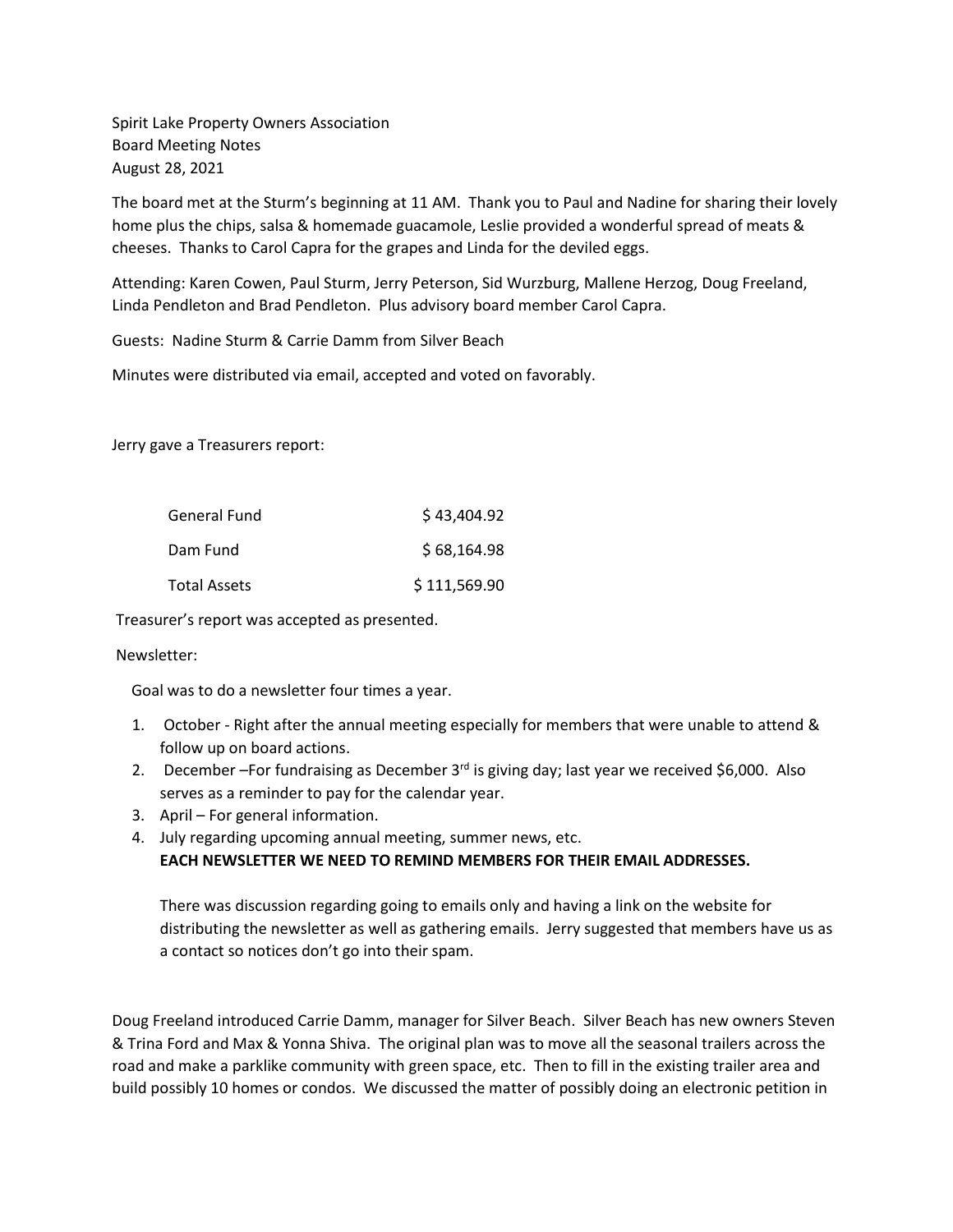opposition to the project due to safety issues crossing the roadway. Increasing traffic on an already busy part of the lake road is dangerous. Bottom line, we need to get out communication to members regarding the impact on the lake: Environmentally – Safety issues - etc.

Blue Green Algae Bloom: Much worse than first thought, Panhandle Health was out but only along the shore. They will be out next week in a boat for testing water samples. People and pets should not be in the water, shouldn't ingest and/or bath as it is toxic and cause rashes.

Motion: We should offer to finance for the water samples up to \$1,000 including mid-lake level draws.

Made by Jerry Peterson, Karen Cowan seconded, motion passed unanimously. Jerry offered to help with deep water samples.

Snails – huge problem. Way more snails than originally thought, reproduce rapidly. No firm decision was made regarding this situation.

Board of Directors:

- 1. Nominations by membership at the annual meeting. Felt this needs to be changed in that we need to have a better idea of what a nominee feels they can bring to the group and their willingness to be actively involved.
- 2. Board can appoint interested persons for a one year term. We should search out those that want to be on the board and willing to fill specific positions.

Process:

- 1. Member of the board of directors presents an interested persons info to the board.
- 2. Then meet that individual either in person or via zoom.
	- a. Why you want to serve on the board.
	- b. Tell us about yourself and the connection with Spirit Lake.
	- c. What do you have to offer to the board.
- 3. After candidate leaves or at the next meeting a discussion by the board regarding the nominee then call for the question and vote for the appointment.

Jerry Peterson made the motion that we proceed with this type of process to gain board members.

Karen Cowan seconded, motion passed with one abstaining.

Names of nominees presented at this meeting:

1. Don Finney – his family has been on Spirit Lake since 1939. Raised in Spokane Valley, works for King County as a fish biologist. Lives and works in the Seattle area but will be retiring in a